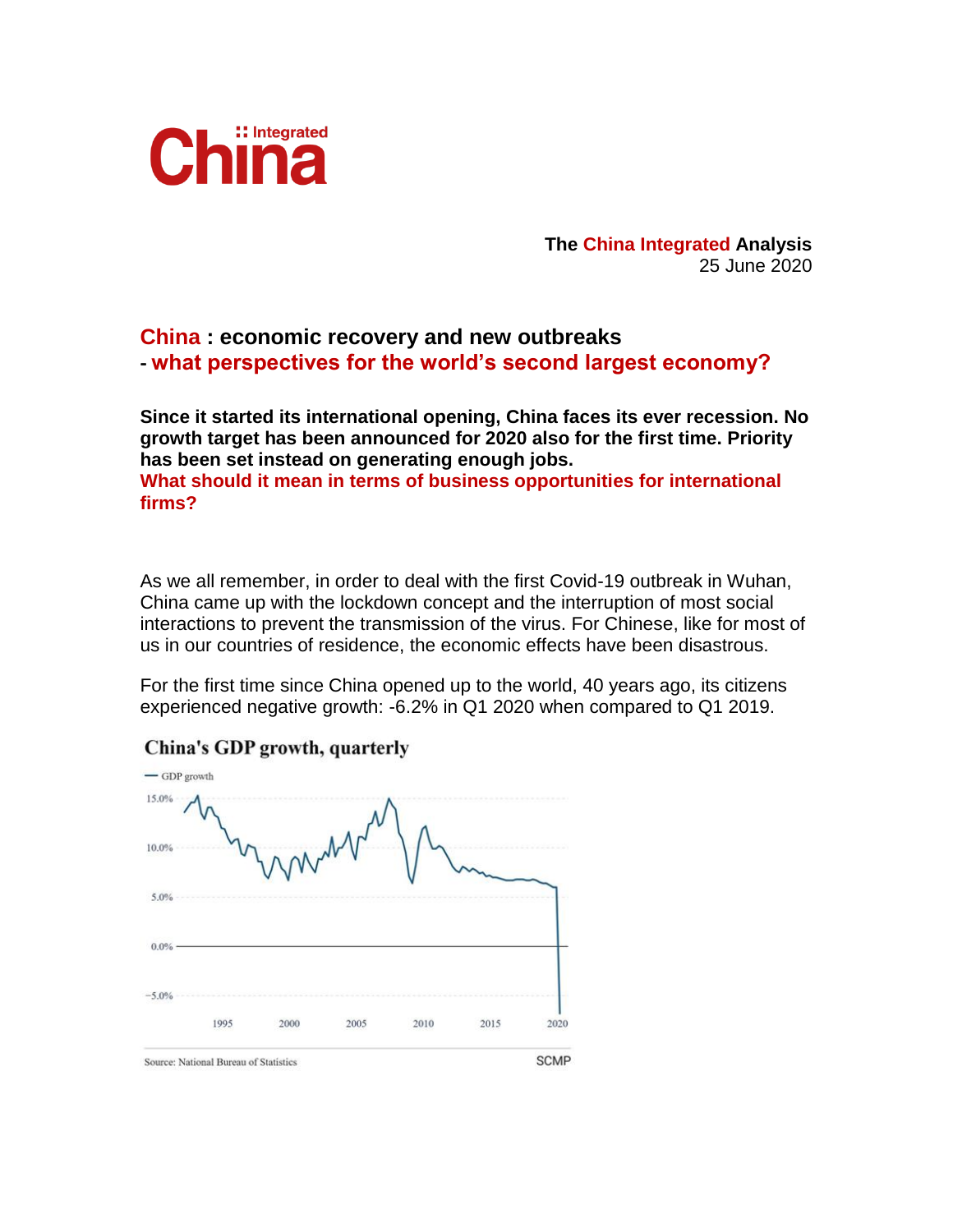The government reacted with numerous support policies to soften the blow. The state banks provided new loans to large companies and reduced interest rates, though the lowest lending rate to enterprises still remains at 4.35%. To support smaller enterprises all social charges for employees of SMEs have been waived until the end of 2020.

In addition, the government has used its traditional stimulus method by launching infrastructure and construction projects. Excavator and heavy duty trucks sales shot up by over 60%, while cement and steel sales increased by over 8% and 6% in May when compared to a year before.

Industrial production in May also grew, by 4.4%, compared to last year. The Purchasing Managers Indexes for industry and services were above 50 in both May and June, also indicating expansion of the economy in general:



## **China's official PMI**

Consumption, however, was still 2.8% under May 2019's level as the population remained careful not to engage in social activities that could increase the risk of virus transmission.

Pollution levels provide a good illustration of this economic evolution in the first months of 2020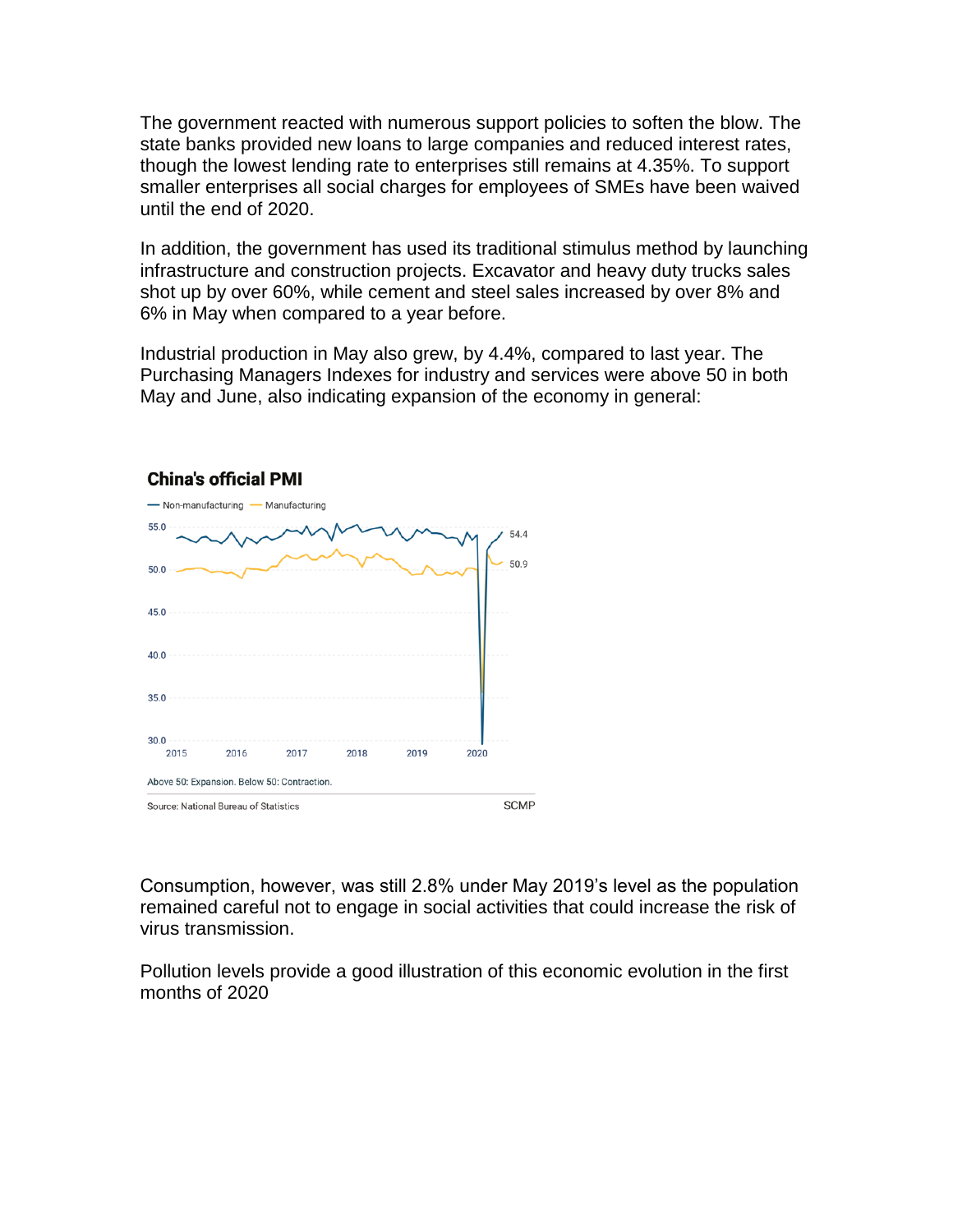

Yet, China is far from having recovered. May's urban unemployment rate was 5.9%, down from 6.0% in April. However, it does not account for the migrant workers who come from the rural areas of China who lost their jobs. Their total population is estimated at 290 million and a good 20% could well be unemployed today according to various estimates.

This dire job situation has been recognized by China's Prime Minister, who, during his very official annual address to China's parliament, encouraged unemployed Chinese to set-up street food and other stalls to earn money.

According to a measure of economic activity of the Financial Times, China's current economic activity is 20% below what it was at year start.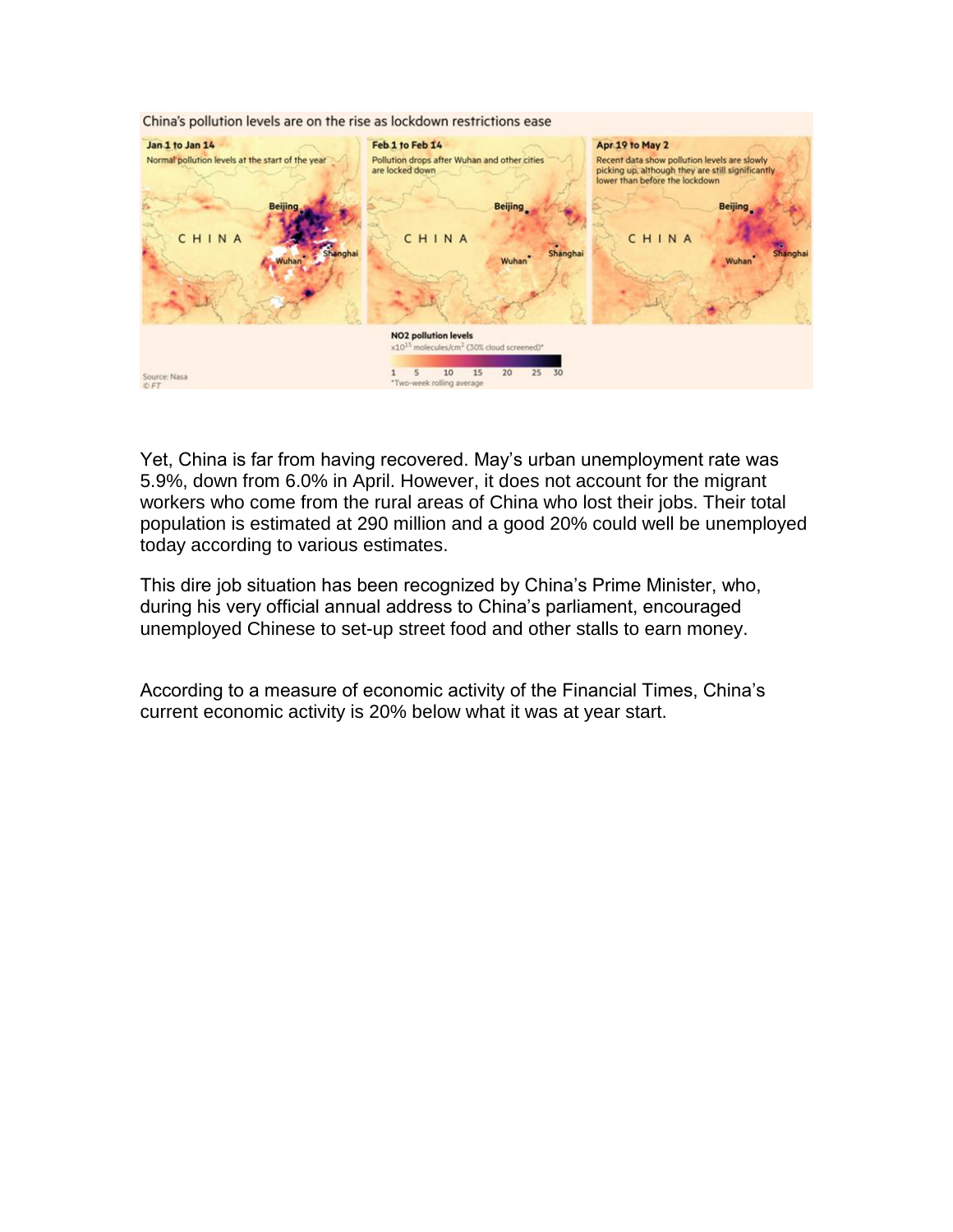

Besides, the pandemic risk has not been eliminated. When a few people tested positive for the coronavirus in Wuhan, the city went into a major effort and tested all 10 million inhabitants in the last 20 days of May. 300 asymptomatic cases were identified, clearly illustrating that the virus had not been eradicated after 77 days of lockdown.

Beijing, the city in China receiving the most attention in terms of virus prevention to ensure the protection of the country leadership, also saw a batch of new cases in June. It prompted an intensive 10 days of mass testing, screening 2.3 million inhabitants in neighborhoods at risks. 227 positive cases were identified and isolated.

Nevertheless, consumer sentiment is positive. Chinese have the most positive outlook among citizens of the major economies both in terms of the economy's strength and of their individual financial situation.